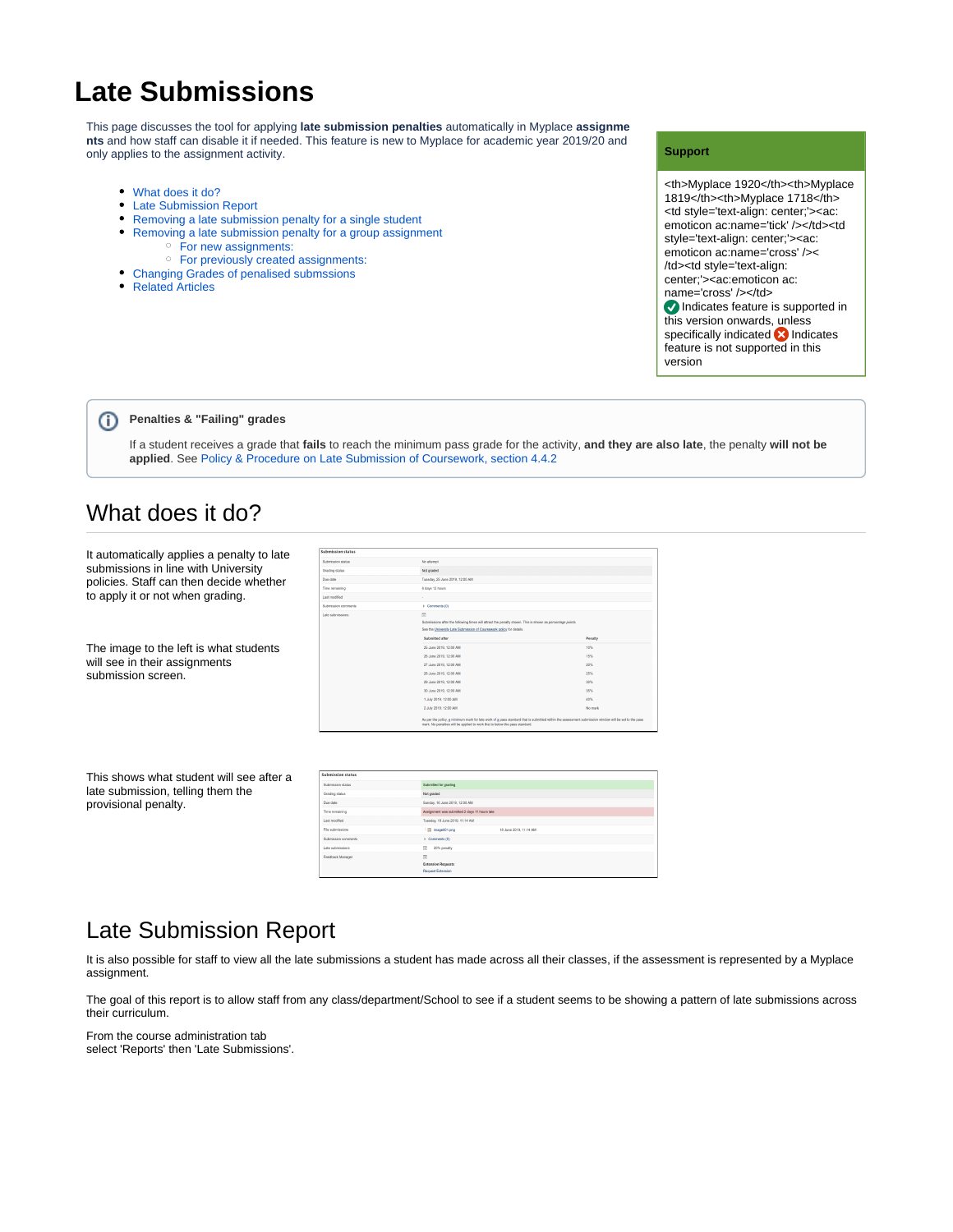| Administration OC<br>÷ * *    |
|-------------------------------|
| Course administration         |
| Edit settings                 |
| Turn editing off              |
| Course completion             |
| <b>Users</b>                  |
| Unenrol me from ET2           |
| $\blacktriangledown$ Filters  |
| $\blacktriangleright$ Reports |
| <b>Competency</b>             |
| breakdown                     |
| <b>Engagement</b>             |
| $\boxed{=}$ Logs              |
| $\Box$ Live logs              |
| Activity report               |
| <b>Real</b> Course            |
| participation                 |
| <b>Activity completion</b>    |
| <b>Extension</b>              |
| Requests                      |
| Late Submissions              |
| <b>Bu</b> Grades              |
| <b>C</b> Gradebook setup      |
| ⊩ Badges                      |

| First name / Surname<br>$\overline{\phantom{a}}$ | # Late Submissions =<br>Ξ |
|--------------------------------------------------|---------------------------|
| Anna Horáková                                    | 6                         |
| <b>Michael Smith</b>                             |                           |
| <b>Admin User</b>                                |                           |
| Emma Miller                                      |                           |
| Sophia Davis                                     |                           |

| A student's name can be selected to      |
|------------------------------------------|
| view a summary of their late             |
| submissions for all their classes. Grace |
| period applications can also be revoked  |
| here.                                    |
|                                          |

|                         | Late Submission Report for Anna Horáková |                        |                                    |                                                      |                                             |              |
|-------------------------|------------------------------------------|------------------------|------------------------------------|------------------------------------------------------|---------------------------------------------|--------------|
| Course<br>同             | <b>Assignment</b><br>⊟                   | <b>Group Name</b><br>同 | <b>Submission Time</b><br>$\equiv$ | Due Date -<br>$\begin{array}{c} \square \end{array}$ | <b>Exceptional Circumstance Reason</b><br>⊟ | Actions<br>Ξ |
| <b>Fylensing Test 1</b> | Office Submisison                        | ×,                     | Tuesday, 6 August 2019, 9:57 AM    | Tuesday, 13 August 2019, 12:00 AM                    | None provided                               | Grant        |
| <b>Extension Test 2</b> | <b>Due Recently</b>                      |                        | Monday, 5 August 2019, 10:09 AM    | Monday, 5 August 2019, 9:00 AM                       | Left work at home                           | Revoke       |
| <b>Extension Test 1</b> | Assignment 7                             |                        | Thursday, 4 July 2019, 10:58 AM    | Thursday, 4 July 2019, 11:40 AM                      | None provided                               | Grant        |
| <b>Activity Removed</b> | <b>Activity Removed</b>                  | ×,                     | Monday, 1 July 2019, 4:13 PM       | Tuesday, 2 July 2019, 12:00 PM                       | None provided                               | Grant        |
| <b>Extension Test 1</b> | Activity 5                               |                        | Tuesday, 2 July 2019, 9:15 AM      | Tuesday, 2 July 2019, 8:00 AM                        | None provided                               | Grant        |
| <b>Extension Test 1</b> | Assignment 3                             |                        | Monday, 1 July 2019, 4:20 PM       | Monday, 1 July 2019, 11:00 AM                        | None provided                               | Grant        |
| Extension Test 1        | Assignment 4                             | ×,                     | Monday, 1 July 2019, 4:22 PM       | Monday, 1 July 2019, 12:00 AM                        | None provided                               | Grant        |
| <b>Fidension Test 2</b> | Due a long time ago                      | k,                     | Monday, 5 August 2019, 10:05 AM    | Monday, 6 May 2019, 12:00 PM                         | None provided                               | Grant        |
| Course 1                | Assignment 1                             |                        | Friday, 26 April 2019, 4:36 PM     | Monday, 15 April 2019, 12:00 PM                      | None provided                               | Grant        |
| Course 1                | Assignment 2                             | i.                     | Friday, 26 April 2019, 4:38 PM     | Monday, 15 April 2019, 12:00 PM                      | None provided                               | Grant        |

You will then be shown the late submissions for that class.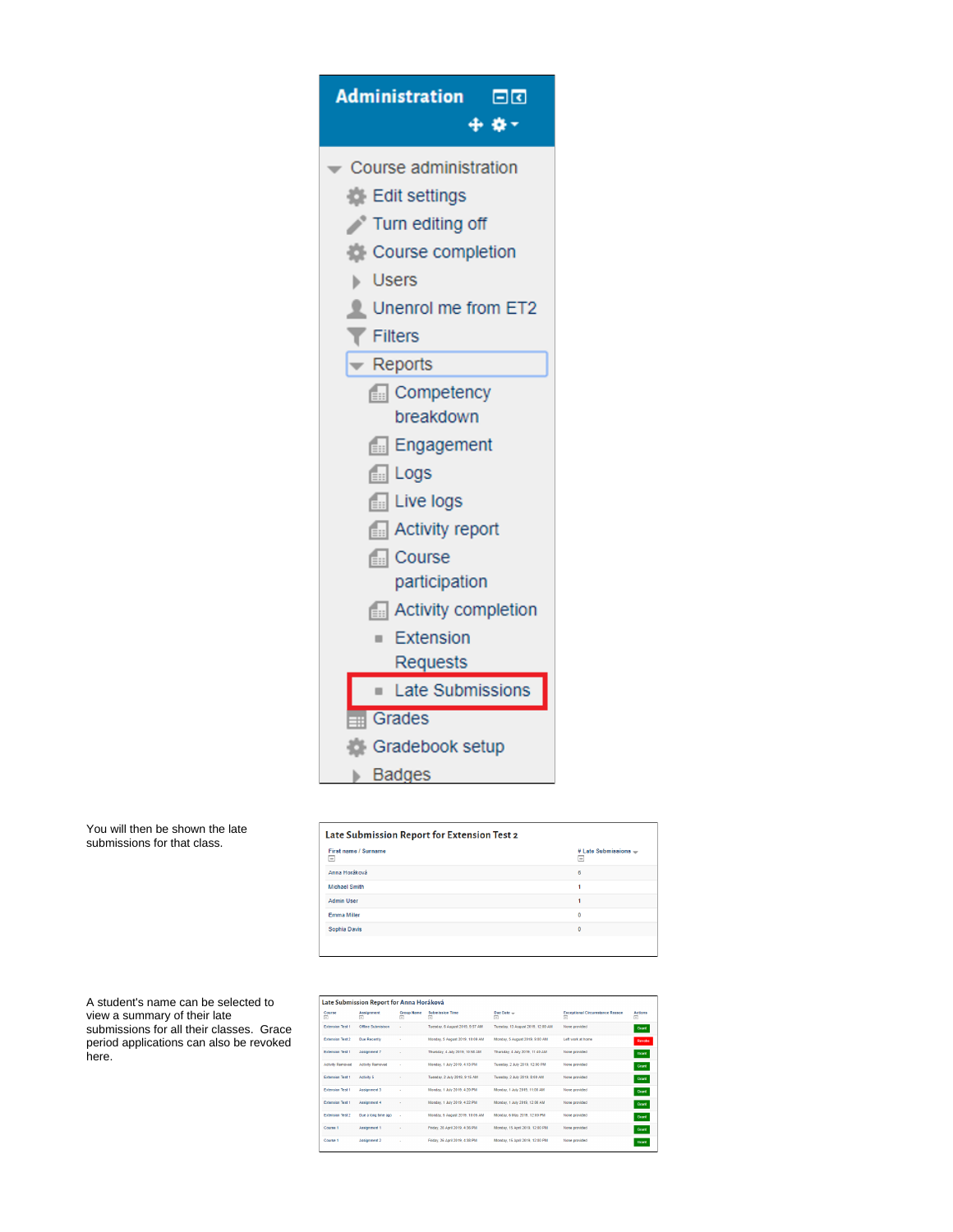# <span id="page-2-0"></span>Removing a late submission penalty for a single student

To remove a late submission penalty for a single student, you must retrospectively grant them an extension for the piece of work. Instructions on how to do this can be found in the [Extension Requests article.](https://support.myplace.strath.ac.uk/display/MS/Extension+Requests)

# <span id="page-2-1"></span>Removing a late submission penalty for a group assignment

Where an assignment is a group submission you cannot use the individual extension option to make them "not late", you **must** use the Group Override function.

- 1. Access the assignment
- 2. Access the Group Override page
- 3. Add an override that amends the due date for the group so they will no longer be counted as "late" (this would typically be 1minute after the submission time shown)
- 4. Save the override
- 5. Identify the students in the group and trigger a late penalty recalculation.

# Disabling the Late Submission Function for all students in the class

<span id="page-2-2"></span>For new assignments:

When configuring a new assignment, there will be a section in the settings where a checkbox can be selected to disable the late submission penalty function.

| External Folicy                                                                                                                                                           |
|---------------------------------------------------------------------------------------------------------------------------------------------------------------------------|
|                                                                                                                                                                           |
| Late submissions and extension requests are now part of As part of the Assessment & Feedback policy. These features are enabled for all activities covered by the Policy. |
| Late Submission (?) El Disable Late Submission Penalties                                                                                                                  |
|                                                                                                                                                                           |

#### <span id="page-2-3"></span>For previously created assignments:

Turn editing on then select the 'edit' button beside the assignment and then 'edit settings'. Then go to the section for late submission policy where a checkbox can be selected to disable the late submission penalty function.



<span id="page-2-4"></span>Changing Grades of penalised submssions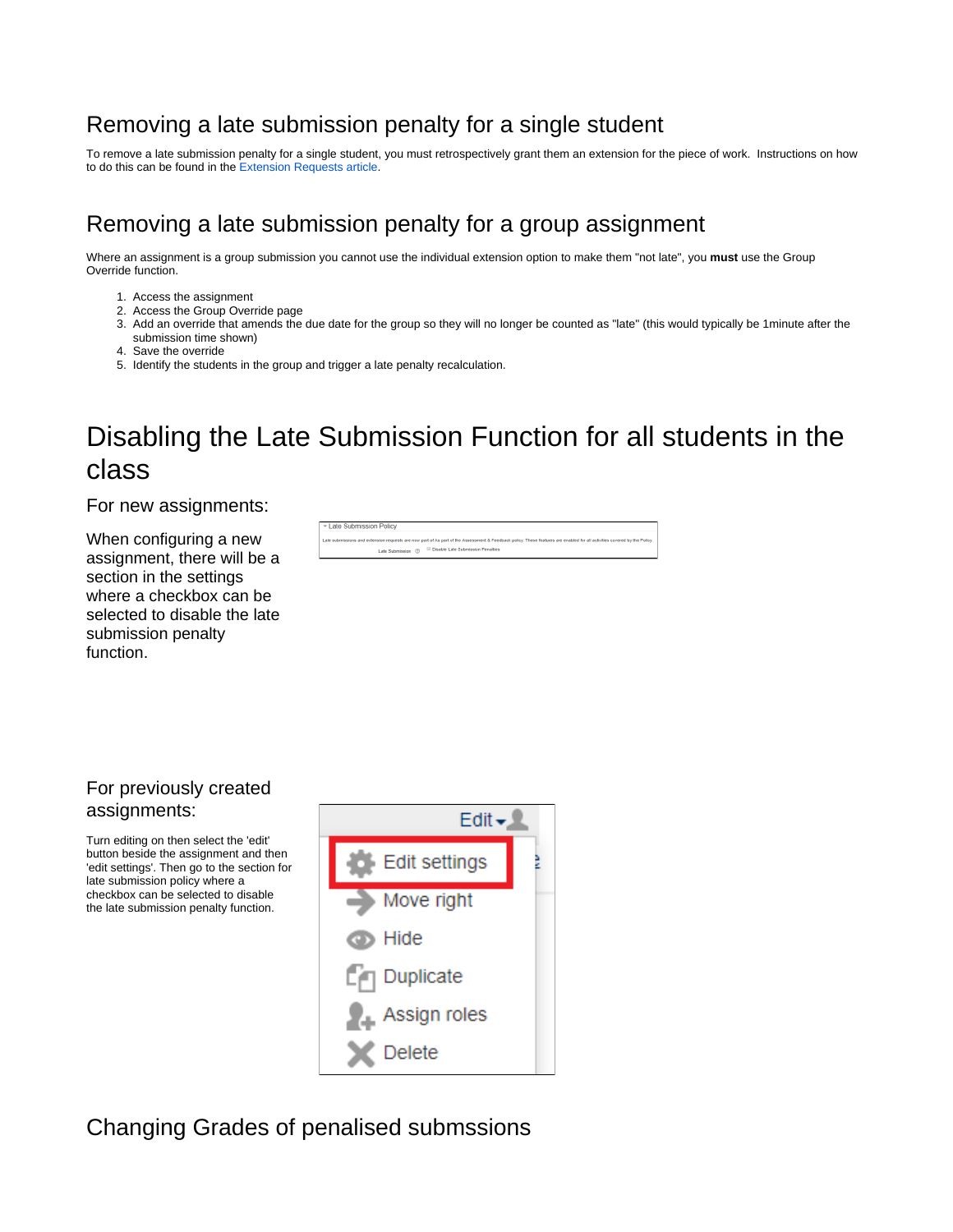It may be necessary to change the original grade of submission that has had a late submission penalty already applied.

Due to the way that penalties are applied (by way of an override to the grade) you must first remove the overridden / penalised grade before you can re-grade the submission.

To to this access the grading screen for the submission and click on the 'Remove Penalty Override' button.

ത Clicking on **Remove Penalty Override** does **not** stop the student incurring a penalty.

It **only** allows you to unlock the grade so that it can be changed.

If you need to stop the student receiving a late penalty you **must** grant them an extension or override that means their submission is **not late**.

You should be returned back to the grading screen with the option to grade the submission available again.

Re-grade the submission appropriately and click on the "Save" button.

The penalty will be re-calculated based on the active due date, override and extension details for the submission and applied to the grade entered.

#### <span id="page-3-0"></span>Related Articles

- [Late Submissions in Myplace](https://wiki.lte.strath.ac.uk/display/MS/Late+Submissions+in+Myplace) (Myplace Support)
	- <sup>o</sup> [student](https://wiki.lte.strath.ac.uk/label/student)
	- $\circ$  [late](https://wiki.lte.strath.ac.uk/label/late)
	- <sup>o</sup> [assignment](https://wiki.lte.strath.ac.uk/label/assignment)
- [Using Groups and Groupings with Assignments](https://wiki.lte.strath.ac.uk/display/MS/Using+Groups+and+Groupings+with+Assignments) (Myplace Support)
	- <sup>o</sup> [group](https://wiki.lte.strath.ac.uk/label/group)
	- <sup>o</sup> [grouping](https://wiki.lte.strath.ac.uk/label/grouping)
	- <sup>o</sup> [common](https://wiki.lte.strath.ac.uk/label/common) <sup>o</sup> [module](https://wiki.lte.strath.ac.uk/label/module)
	-
	- <sup>o</sup> [setting](https://wiki.lte.strath.ac.uk/label/setting) <sup>o</sup> [submission](https://wiki.lte.strath.ac.uk/label/submission)
	- [kb-how-to-article](https://wiki.lte.strath.ac.uk/label/kb-how-to-article)
	-
- [How do I give group marks but my assignment is in individual submission mode?](https://wiki.lte.strath.ac.uk/pages/viewpage.action?pageId=86736904) (Myplace Support)
	- <sup>o</sup> [grade](https://wiki.lte.strath.ac.uk/label/grade)  $\circ$  [grading](https://wiki.lte.strath.ac.uk/label/grading)
	- $\circ$  [group](https://wiki.lte.strath.ac.uk/label/group)
	- [assignment](https://wiki.lte.strath.ac.uk/label/assignment)
	- <sup>o</sup> [submission](https://wiki.lte.strath.ac.uk/label/submission)
- [Upload Feedback Files in Bulk](https://wiki.lte.strath.ac.uk/display/MS/Upload+Feedback+Files+in+Bulk) (Myplace Support)
	- <sup>o</sup> [bulk](https://wiki.lte.strath.ac.uk/label/bulk)
	- [upload](https://wiki.lte.strath.ac.uk/label/upload)
	- $\circ$  [feedback](https://wiki.lte.strath.ac.uk/label/feedback)
	- <sup>o</sup> [files](https://wiki.lte.strath.ac.uk/label/files)
	- <sup>o</sup> [grade](https://wiki.lte.strath.ac.uk/label/grade)
	- <sup>o</sup> [assignment](https://wiki.lte.strath.ac.uk/label/assignment)
	- <sup>o</sup> [submission](https://wiki.lte.strath.ac.uk/label/submission)
	- <sup>o</sup> [update](https://wiki.lte.strath.ac.uk/label/update)
- [Set Up Video and Audio Submissions](https://wiki.lte.strath.ac.uk/display/MS/Set+Up+Video+and+Audio+Submissions) (Myplace Support)
	- $\circ$  [video](https://wiki.lte.strath.ac.uk/label/video)
	- [audio](https://wiki.lte.strath.ac.uk/label/audio)
	- <sup>o</sup> [submission](https://wiki.lte.strath.ac.uk/label/submission)
	- <sup>o</sup> [assignment](https://wiki.lte.strath.ac.uk/label/assignment)
	- o [estream](https://wiki.lte.strath.ac.uk/label/estream)
	- [kb-how-to-article](https://wiki.lte.strath.ac.uk/label/kb-how-to-article)
	- [staff](https://wiki.lte.strath.ac.uk/label/staff)
- [Submitting an assignment using the Submit button](https://wiki.lte.strath.ac.uk/display/MS/Submitting+an+assignment+using+the+Submit+button) (Myplace Support) <sup>o</sup> [student](https://wiki.lte.strath.ac.uk/label/student)
	- [assignment](https://wiki.lte.strath.ac.uk/label/assignment)
	- <sup>o</sup> [submission](https://wiki.lte.strath.ac.uk/label/submission)
- [Student Instructions for Video and Audio Submission \(e stream\)](https://wiki.lte.strath.ac.uk/pages/viewpage.action?pageId=11764570) (Myplace Support)
	- [video](https://wiki.lte.strath.ac.uk/label/video)
	- [audio](https://wiki.lte.strath.ac.uk/label/audio)
	- <sup>o</sup> [submission](https://wiki.lte.strath.ac.uk/label/submission)
	- [assignment](https://wiki.lte.strath.ac.uk/label/assignment)
	- <sup>o</sup> [student](https://wiki.lte.strath.ac.uk/label/student) <sup>o</sup> [estream](https://wiki.lte.strath.ac.uk/label/estream)
	-
- [Using Google Docs in Myplace](https://wiki.lte.strath.ac.uk/display/MS/Using+Google+Docs+in+Myplace) (Myplace Support)
	- <sup>o</sup> [google](https://wiki.lte.strath.ac.uk/label/google) [doc](https://wiki.lte.strath.ac.uk/label/doc)
	- <sup>o</sup> [gdoc](https://wiki.lte.strath.ac.uk/label/gdoc)
	- $\circ$  [rtf](https://wiki.lte.strath.ac.uk/label/rtf)
	- $\circ$  [turnitin](https://wiki.lte.strath.ac.uk/label/turnitin)
	- <sup>o</sup> [submission](https://wiki.lte.strath.ac.uk/label/submission)